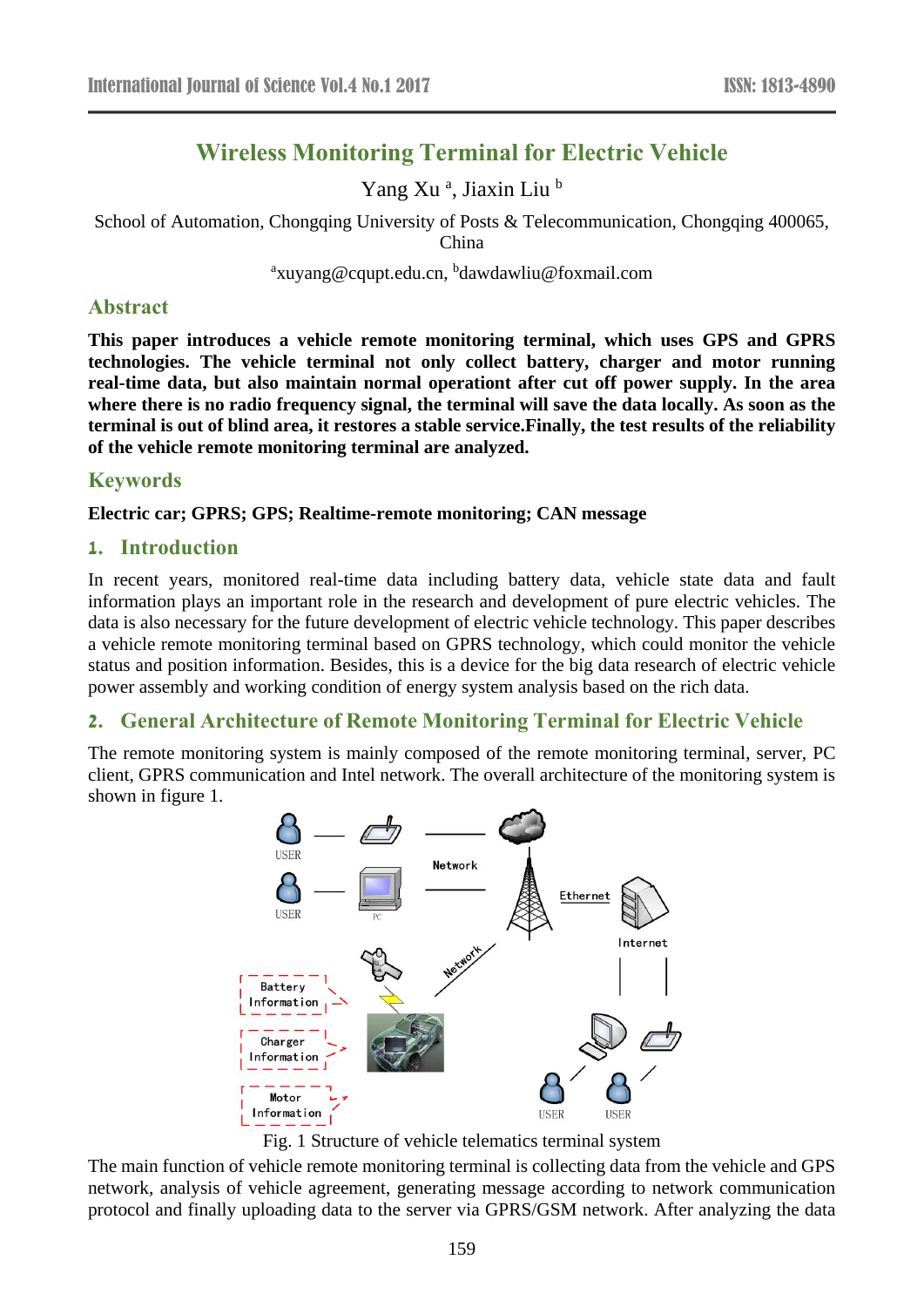uploaded by the vehicle terminal, PC client can not only monitor the vehicle's real-time status, but also can analyze the power battery, the fault warning and so on according to the data in sever. This paper mainly introduces the hardware and software design of remote monitoring terminal for vehicle electric vehicles, and the function of the reliability test.

#### **3. Hardware System Design**



Fig. 2 Hardware frame of vehicle remote monitoring terminal

The hardware system of vehicle remote monitoring terminal as shown in Figure 2, consists of power management, MCU module, GSM/GPRS module, GPS module and CAN module.

The main controller of the vehicle terminal is STM32F105RBT6, which has integrated rich peripheral module. The main controller module is the core of the whole system. The GSM/GPRS module selects the SIM900A module produced by Sim Com Company. The GPS module uses uBlox\_NEO\_6M that the positioning accuracy of the module is high and the speed of the search star is fast.



Fig. 3 software structure flow chart of vehicle terminal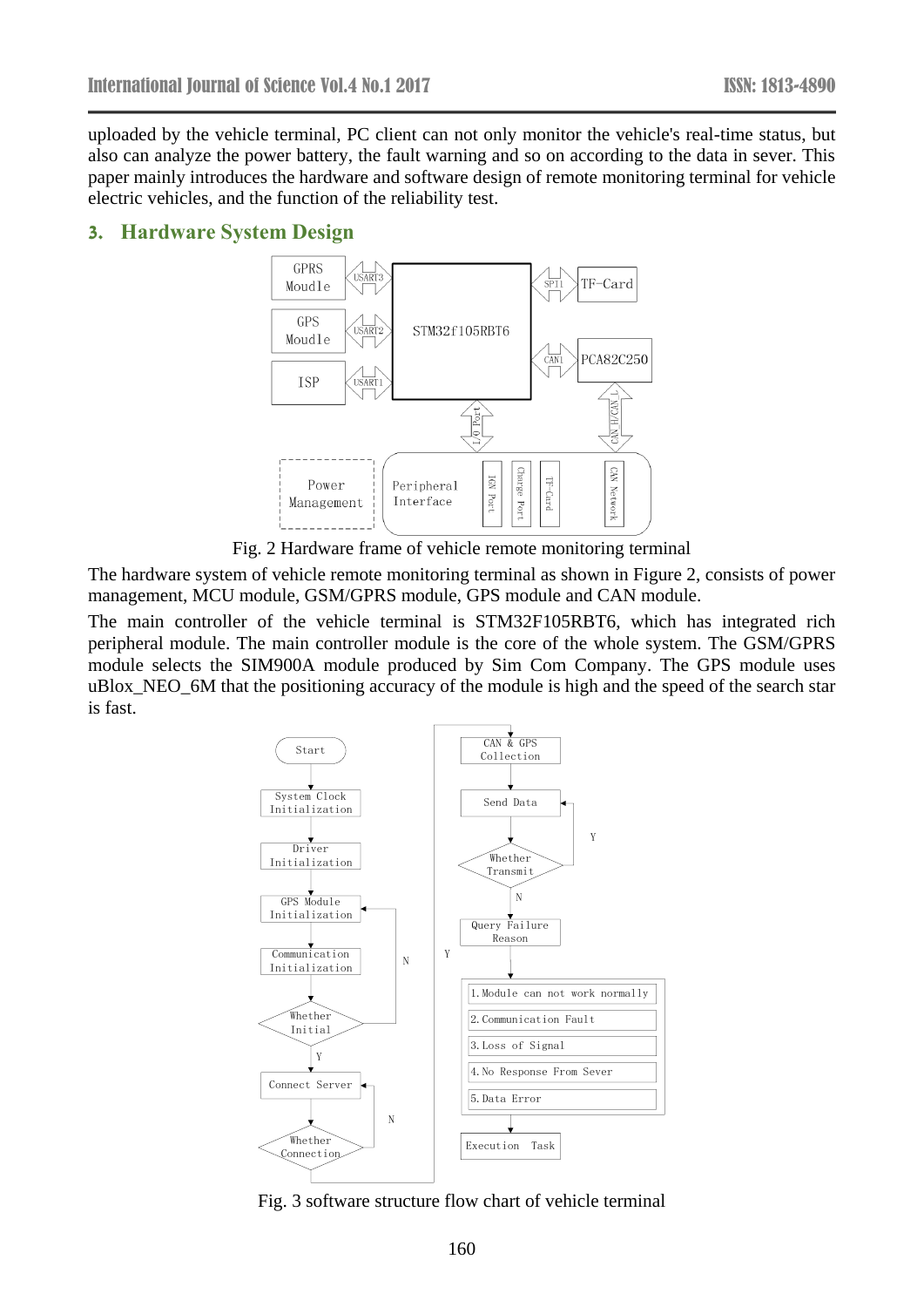### **4. Software System Design**

The software system is designed by modular programming tasks, the system function consists of a main task and multiple sub tasks, and each sub task includes the use of each module. The system software flow chart of the terminal as shown in figure 3.

The software system of remote monitoring terminal is divided into the following parts. First, system initialization program is used to initialize the vehicle terminal, USART1, USART2, USART3 receive interrupt configuration, the timer interrupt configuration, including GPRS network initialization, open the GPS transceiver module and CAN transceiver module, and receive interrupt configuration parameters. Second, the main tasks include data analysis, package, transmission, data storage and so on.

The main tasks consist of network transmission task, GPS data parsing task and CAN-BUS protocol parsing task.

The communication protocol is based on the TCP/IP protocol, and the data collected by the terminal is stored in the local area. When the data communication link is stable, the data is transmitted to the platform at a fixed frequency. Because the transmission mode adopts a non-long connection mode, the platform does not automatically send information to the terminal. So after the end of the upload data, the platform must send a confirmation message. The communication flow of the vehicle terminal is shown in figure 4.



Fig. 4 communication flow between vehicle terminal and background server

When the CAN BUS data is transmitted between the vehicle terminal and the electric vehicle, the interrupt mode is used to receive the data. This way can not only ensure the integrity of the data, but also can ensure CPU work in a state of adequate resources. As shown in Figure 5 of the terminal CAN data processing flow chart.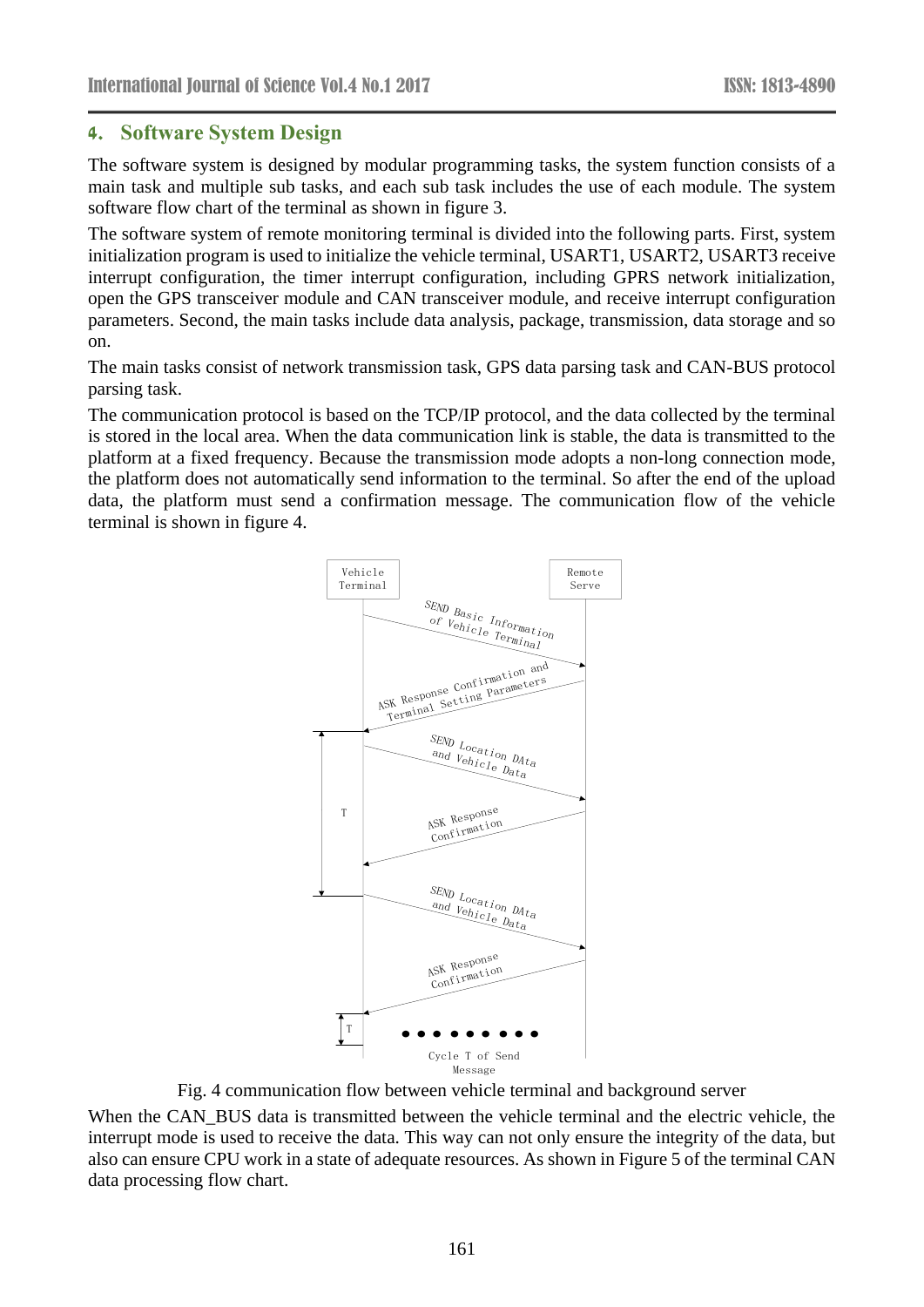

Fig.5 CAN interrupt processing flow chart of the vehicle terminal

# **5. System Testing**

### **5.1 Performance testing**

The environment of the electric vehicle is built on the common fuel vehicle. The test bench using the K60 produced by Freescale Carle simulates the vehicle network environment. When the vehicle terminal is powered up, the device can be viewed on the server. This can query the vehicle terminal upload vehicle data. The packet loss rate in the communication process can also be tested.

### **5.1.1 Reliability verification of GPS location**

The test method is based on the true position of vehicle remote monitoring terminal location map as the center to draw a 20 meter radius of the circle on the map, and then observe the location information of the vehicle terminal is displayed on the map of the upload. As shown in Figure 6, the graph is the interface of the remote monitoring PC client.



Fig. 6 Vehicle monitoring platform in remote center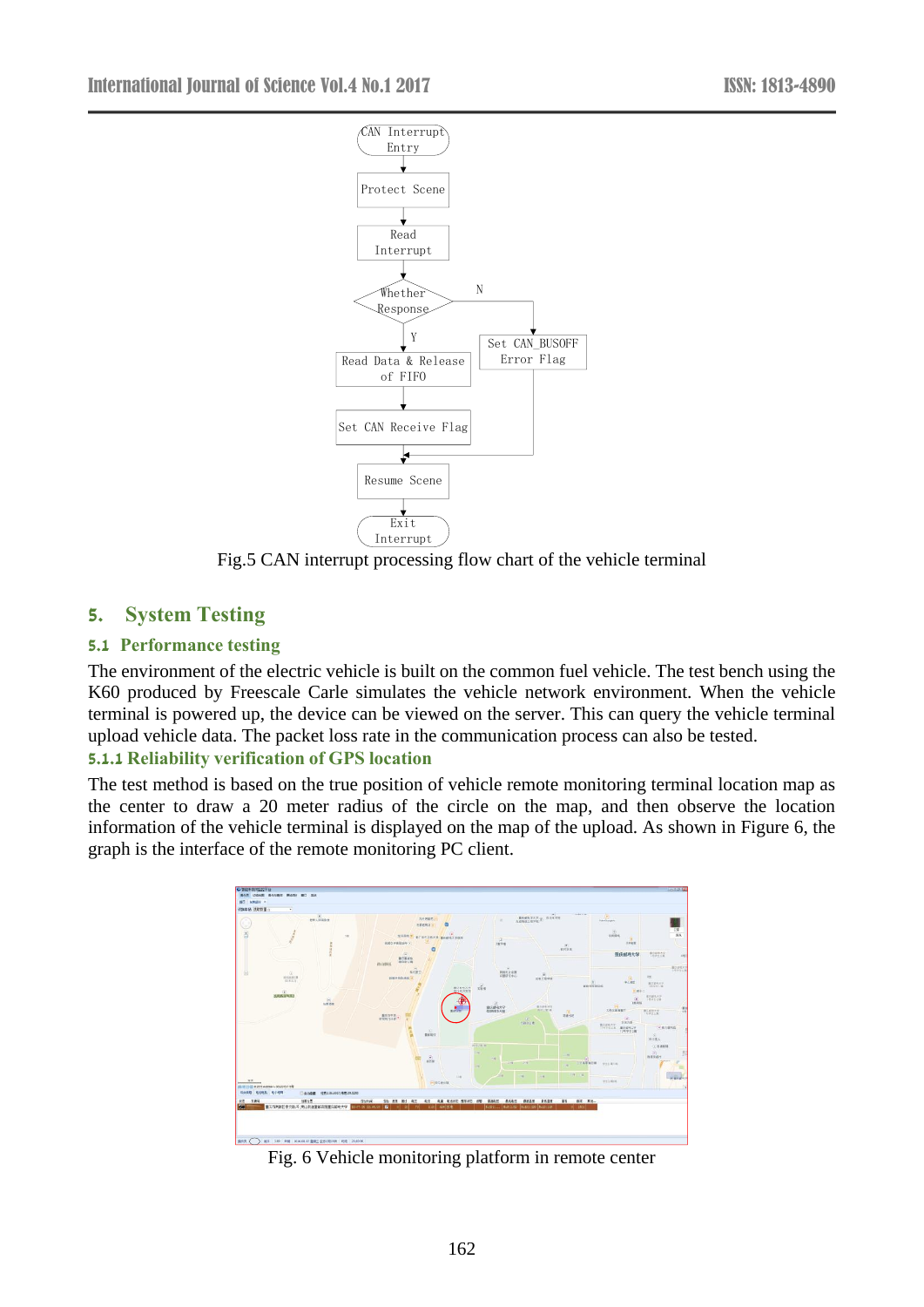#### **5.1.2 Stability verification of wireless network communication**

The experiment is carried out in the GPRS network with strong signal and stable power supply. To verify the stability of the communication original data packet collected from the background server. The experiment for 604800 seconds, the server has received a total of 120960 packets, packet success rate reached 100%, the data space is too large, the only part of the data interception.

| ID:0x7901 | 7e 79 01 01 47 66 93 00 16 00 00 12 c9 00 94 16 08 18 16 39 12 00 00 00 |       |                                                                         |  |  |  |  |  |  |    |                |          |    |                  |    |
|-----------|-------------------------------------------------------------------------|-------|-------------------------------------------------------------------------|--|--|--|--|--|--|----|----------------|----------|----|------------------|----|
| ID:0x2001 |                                                                         |       | 7e 20 01 01 47 66 93 00 16 00 2a 61 6e 00 07 00 00 12 c9 79 01 00 05 7e |  |  |  |  |  |  |    |                |          |    |                  |    |
| ID:0x7901 |                                                                         |       | 7e 79 01 01 47 66 93 00 16 00 00 12 ca 00 94 16 08 18 16 39 17 00       |  |  |  |  |  |  |    |                |          |    | 0000             |    |
| ID:0x2001 |                                                                         |       | 7e 20 01 01 47 66 93 00 16 00 2a 61 6f 00 07 00 00 12 ca 79 01 00       |  |  |  |  |  |  |    |                |          |    | 07 7e            |    |
| ID:0x7901 |                                                                         |       | 7e 79 01 01 47 66 93 00 16 00 00 12 cb 00 94 16 08 18 16 39 22 00       |  |  |  |  |  |  |    |                |          |    | 00 00            |    |
| ID:0x2001 |                                                                         |       | 7e 20 01 01 47 66 93 00 16 00 2a 61 72 00 07 00 00 12 cb 79 01 00       |  |  |  |  |  |  |    |                |          |    | $1b$ 7 $e$       |    |
| ID:0x7901 |                                                                         |       | 7e 79 01 01 47 66 93 00 16 00 00 12 cc 00 94 16 08 18 16 39 27 00       |  |  |  |  |  |  |    |                |          |    | 00 00            |    |
| ID:0x2001 |                                                                         |       | 7e 20 01 01 47 66 93 00 16 00 2a 61 73 00 07 00 00 12 cc 79 01 00       |  |  |  |  |  |  |    |                |          |    | $1d$ $7e$        |    |
| ID:0x7901 |                                                                         |       | 7e 79 01 01 47 66 93 00 16 00 00 12 cd 00 94 16 08 18 16 39 32 00       |  |  |  |  |  |  |    |                |          |    | 00 00            |    |
| ID:0x2001 |                                                                         |       | 7e 20 01 01 47 66 93 00 16 00 2a 61 78 00 07 00 00 12 cd 79 01 00       |  |  |  |  |  |  |    |                |          |    | 17 <sub>7e</sub> |    |
| ID:0x7901 |                                                                         |       | 7e 79 01 01 47 66 93 00 16 00 00 12 ce 00 94 16 08 18 16 39 37 00       |  |  |  |  |  |  |    |                |          |    | 00 00            |    |
| ID:0x2001 |                                                                         |       | 7e 20 01 01 47 66 93 00 16 00 2a 61 7b 00 07 00 00 12 ce 79 01 00       |  |  |  |  |  |  |    |                |          |    | 17               | 7e |
| ID:0x7901 |                                                                         |       | 7e 79 01 01 47 66 93 00 16 00 00 12 cf 00 94 16 08 18 16 39 42 00       |  |  |  |  |  |  |    |                |          |    | 00 00            |    |
| ID:0x2001 |                                                                         | 7e 20 | 01 01 47 66 93 00 16 00 2a 61 7d 01 00 07 00 00 12 cf 79 01             |  |  |  |  |  |  |    |                |          |    | 0010             |    |
| ID:0x7901 |                                                                         |       | 7e 79 01 01 47 66 93 00 16 00 00 12 d0 00 94 16 08 18 16 39 47 00       |  |  |  |  |  |  |    |                |          |    | 00 00            |    |
| ID:0x2001 |                                                                         |       | 7e 20 01 01 47 66 93 00 16 00 2a 61 82 00 07 00 00 12 d0 79 01 00       |  |  |  |  |  |  |    |                |          |    | $f0$ $7e$        |    |
| ID:0x7901 |                                                                         |       | 7e 79 01 01 47 66 93 00 16 00 00 12 d1 00 94 16 08 18 16 39 52 00       |  |  |  |  |  |  |    |                |          |    | 00 00            |    |
| ID:0x2001 |                                                                         |       | 7e 20 01 01 47 66 93 00 16 00 2a 61 85 00 07 00 00 12 d1 79 01 00       |  |  |  |  |  |  |    |                |          |    | f6 7e            |    |
| ID:0x7901 |                                                                         |       | 7e 79 01 01 47 66 93 00 16 00 00 12 d2 00 94 16 08 18 16 39 57 00       |  |  |  |  |  |  |    |                |          |    | 00 00            |    |
| ID:0x2001 |                                                                         |       | 7e 20 01 01 47 66 93 00 16 00 2a 61 86 00 07 00 00 12 d2 79 01 00       |  |  |  |  |  |  |    |                |          |    | $f6$ $7e$        |    |
| ID:0x7901 |                                                                         |       | 7e 79 01 01 47 66 93 00 16 00 00 12 d3 00 94 16 08 18 16 40 02 00       |  |  |  |  |  |  |    |                |          |    | 00 00            |    |
| ID:0x2001 |                                                                         |       | 7e 20 01 01 47 66 93 00 16 00 2a 61 8b 00 07 00 00 12 d3 79 01 00       |  |  |  |  |  |  |    |                |          |    | fa 7e            |    |
| ID:0x7901 |                                                                         |       | 7e 79 01 01 47 66 93 00 16 00 00 12 d4 00 94 16 08 18 16 40 07 00       |  |  |  |  |  |  |    |                |          |    | 0000             |    |
| ID:0x2001 |                                                                         | 7e 20 | 01 01 47 66 93 00 16 00 2a 61 8e 00 07 00 00                            |  |  |  |  |  |  |    | 12 d4 79 01 00 |          |    | f87e             |    |
| ID:0x7901 |                                                                         |       | 7e 79 01 01 47 66 93 00 16 00 00 12 d5 00 94 16 08 18 16 40 12 00       |  |  |  |  |  |  |    |                |          |    | 00 00            |    |
| ID:0x2001 |                                                                         |       | 7e 20 01 01 47 66 93 00 16 00 2a 61 8f 00 07 00 00 12 d5                |  |  |  |  |  |  |    |                | 79 01 00 |    | f87e             |    |
| ID:0x7901 |                                                                         |       | 7e 79 01 01 47 66 93 00 16 00 00 12 d6 00 94 16 08                      |  |  |  |  |  |  | 18 | 16             | 40 17    | 00 | 00 00            |    |
| ID:0x2001 |                                                                         |       | 7e 20 01 01 47 66 93 00 16 00 2a 61 94 00 07 00 00 12 d6 79 01 00       |  |  |  |  |  |  |    |                |          |    | $e0$ $7e$        |    |
|           |                                                                         |       |                                                                         |  |  |  |  |  |  |    |                |          |    |                  |    |

Fig. 9 Some background server data

#### **5.2 Reliability evaluation of radio frequency signal for vehicle terminal**

The RF terminal consists of GPS signal and GPRS network signal, the two part plays a decisive role in the realization of the vehicle monitoring. There are special road scenes such as mountain and tunnel in the actual operation of the vehicle; the RF signal is too weak to signal easily lost. Once cars are out of the way, the vehicle terminal must recover the RF data quickly. Therefore, the real-time road test is needed.

First, the cold start mode was tested. In this scenario, the RF signal is not blocked. Each time the vehicle terminal is completely out of power, and then re-power. Test results are shown in Table 2.

| Number | Location Time $(s)$ | <b>Number of Satellites</b> |
|--------|---------------------|-----------------------------|
|        | <b>88s</b>          |                             |
|        | 94s                 |                             |
|        | 86s                 |                             |
|        | 103s                |                             |
|        | 83s                 |                             |
|        | 92s                 |                             |
|        | 105s                |                             |
|        | 97s                 |                             |